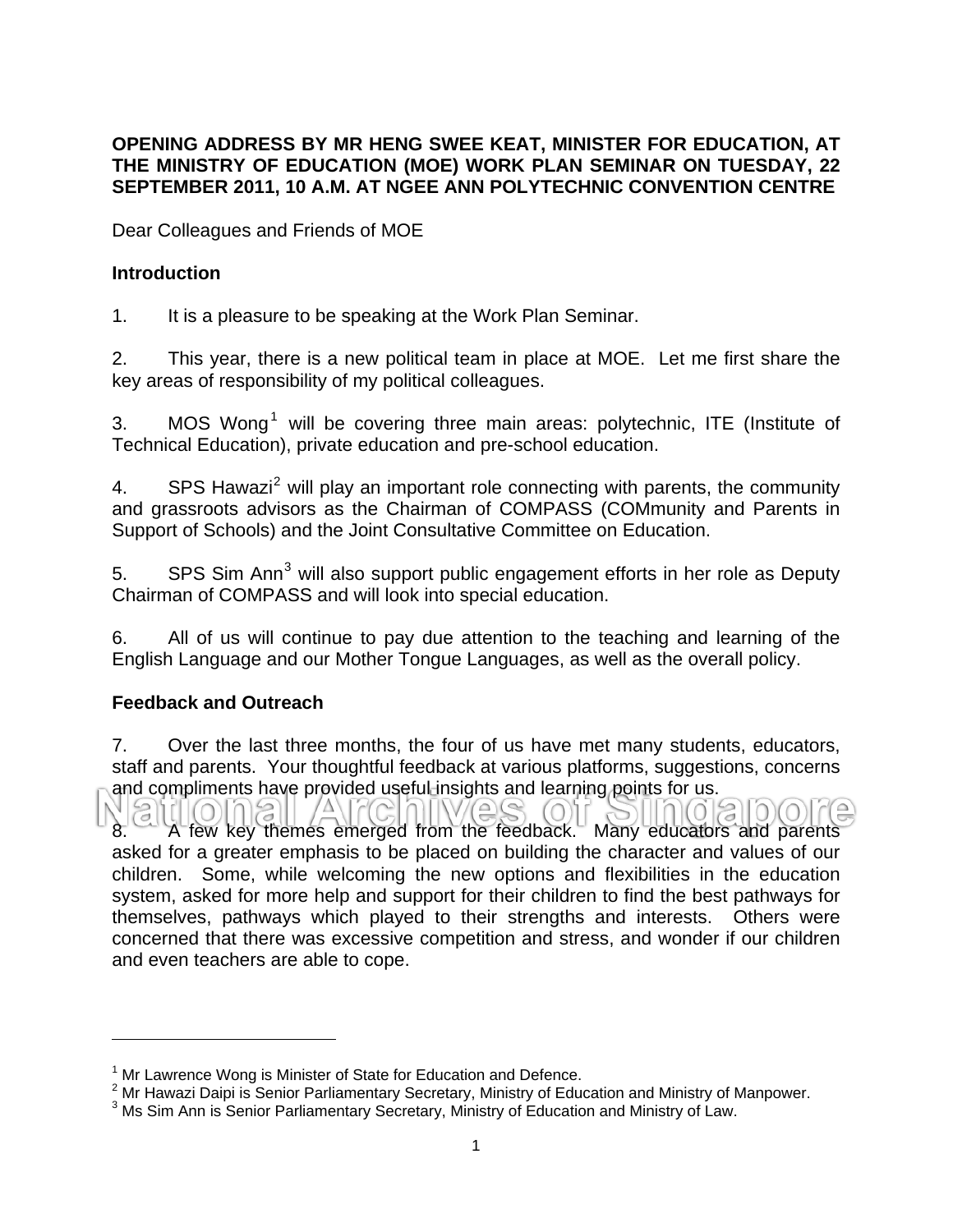9. It is heartening to learn that so many of you hold education close to your hearts, and share your views readily with us. We look forward to more constructive conversations with all.

# **A Good System Built on Sound Fundamentals**

10. We do not have a perfect system, but it is a good system built on sound fundamentals.

11. There is a shared belief across Singapore society that education is crucial in building up individual and collective capacity, and in strengthening the cohesiveness of our nation beyond knowledge and skills. Parents, universities, and employers appreciate the rigour and strength of our system. Many parents I have met appreciate the hard work put in by our schools and teachers. Clearly, there is a high level of interest in, and support for the work we do.

12. Internationally, our reputation is high. Not least because of the good showing of our students in international benchmarking studies and competitions. But also through their interactions with our students, educators and policy-makers, many experts and policy-makers elsewhere find our system to be of a very high standard, and many of them want to collaborate with us.

13. Where we are today was not the work of one Minister, or one Principal, or one teacher, or one Director-General of Education, but a collective effort, built over successive generations. Each new improvement stood on the solid foundations laid earlier.

14. I am very grateful to all our educators, allied educators, executive and administrative staff and partners who have contributed to our success today. Your continuing good work gives us the foundation to embark on the next stage of our journey.

Archives of Singa **Key Fundamentals** 

15. Over the years, we have made changes – big and small – to make our education system stronger and better. But we have never lost sight of a few key fundamentals.

16. First, we need to develop our children holistically, in all aspects – moral, cognitive, physical, social and aesthetic or what is termed in Chinese as 德智体群美.

17. Second, we need to cater to the diverse needs of Singaporeans and allow all to progress in life – not by prescribing one path for all, but to have a diversity of pathways and opportunities, regardless of background. Bridges and ladders for each, with no dead ends. How we do this, be it streaming or subject-based banding, may change as circumstances change, but our resolve is unwavering. It is always a great delight to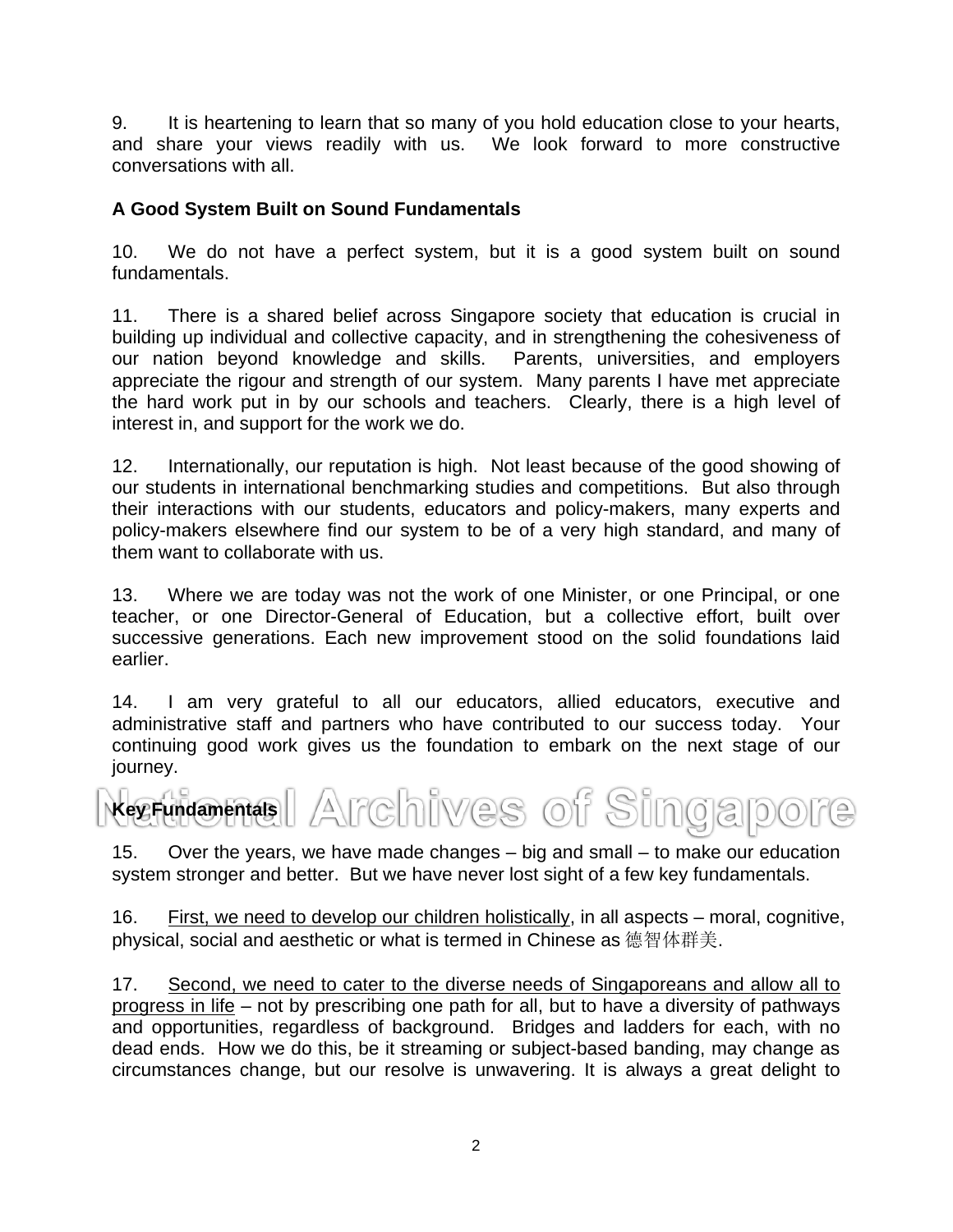meet students who have gone through these different pathways and find their way to success.

18. Third, we need always to preserve rigour and high standards. We must not fall prey to taking the easy way out. In an article published in the New York Times last week, an assistant professor in the department of Psychology at the University of Pennsylvania puts its perfectly, "Learning is hard. True, learning should be fun, exhilarating and gratifying – but it is also often daunting, exhausting and sometimes discouraging." Learning takes effort and rewards determination and perseverance.

19. Fourth, in designing our policies, we also need to be efficient and effective, to deliver the best value for the public investment committed. In doing so, we need to focus on what really counts, on what will make the most difference to outcomes.

20. Fifth, good policies require thoughtful implementation and collaborative effort. Everyone needs to be onboard, each playing a complementary role.

21. Sixth, education must suit our unique context. We must always be humble and we must always learn from the best in the world. But we must not simply copy what works elsewhere, or do what is fashionable, without bearing in mind our unique culture, context and circumstances, and what we have achieved. We should have the courage and confidence to do what we think is right, and evolve our system to what is best for us.

22. Seventh, however good our system, we can always improve. We should make our changes from a position of strength. What is useful and good today may not be good for tomorrow. We need the right balance between focusing on our fundamentals and ensuring relevance for the future.

# **The World and Singapore in 2030**

23. Education is a long-term endeavour. A child entering Primary One next year will start work around 2030. What must we do right in Education now and in the next 20 years, so that our children will have a bright future and can fulfil their aspirations?

24. We cannot foretell what the future will be, but we can look at some possible scenarios.

25. The most far-reaching global development is likely to be the shift in the centre of gravity of the world economy from the US and Europe towards Asia.

26. China and India will be significant players and will open up many opportunities for us. We have today about 12,000 to 13,000 graduates in our universities. However, Singaporeans will have to compete with the 10 million graduates and the many more skilled workers that they will be producing each year.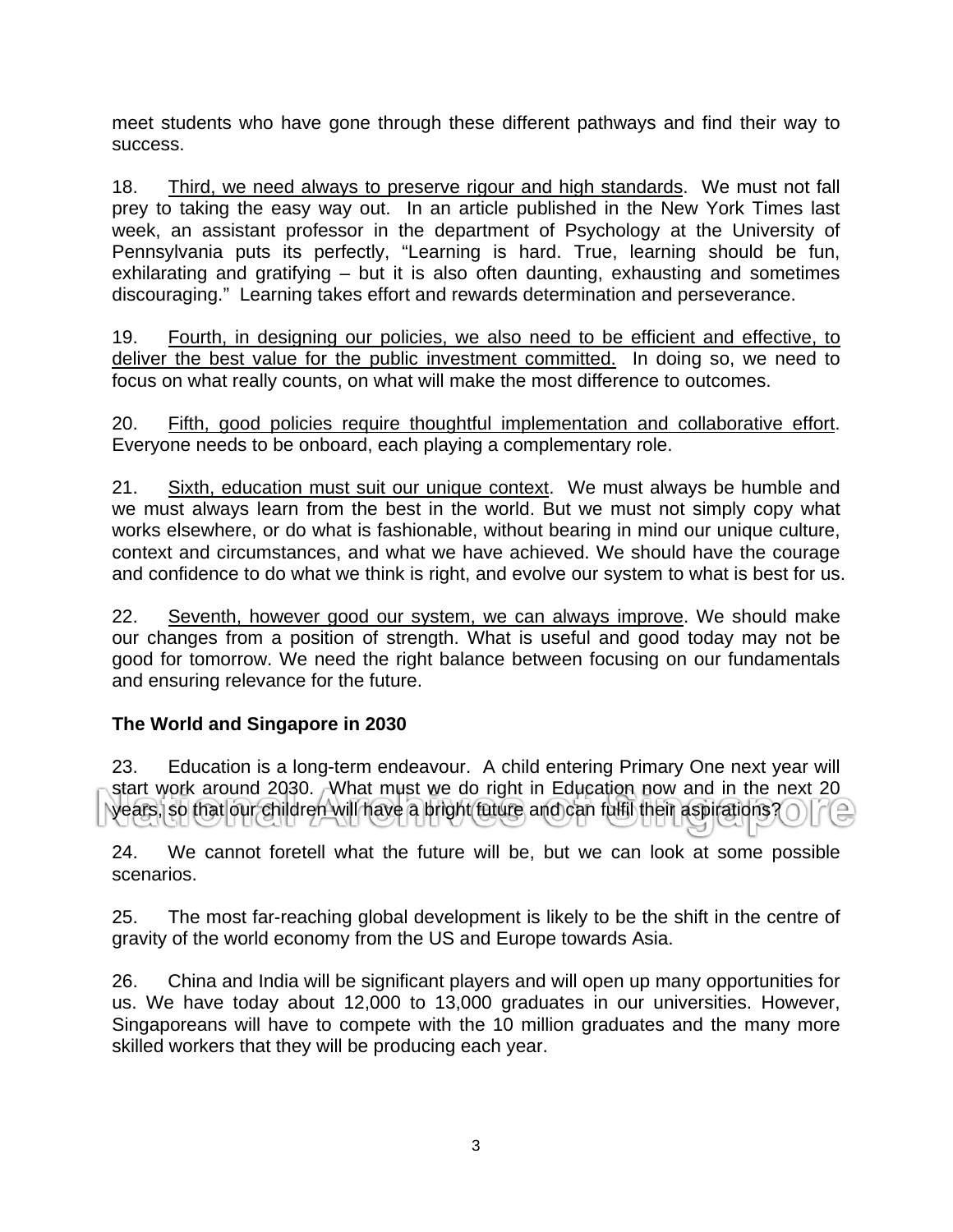27. Technology will continue to create new activities and make many jobs today obsolete tomorrow. New inventions will change dramatically the way we live or work. 3D-printing for instance, as highlighted in a recent Economist article, could pave the way for rapid prototyping, and change how companies manufacture new products. Technology will create new pressure and disrupt businesses in fundamental ways.

28. Globally, there are also changes in traditional social structures, of families, lifestyles and consumption of media. Advancements in ICT, while enabling new sectors in the economy, may also fragment society in new and unpredictable ways.

29. Closer to home, our social context is changing. Singapore will be faced with an increasingly aging population.

30. Aspirations will continue to change as Singapore becomes more developed and parents become more educated. Parents will want their children to do better than themselves. More will also want a greater sense of purpose and fulfilment in life.

## What Does This Mean?

31. What do these challenges mean to Singapore as a country? Let us take a look at a negative scenario.

32. I hope that our future will not look like this. But we have to recognise that we will be faced with threats and shocks that will test our resolve, our cohesiveness, and our sense of belonging in an uncertain world. To avoid such a future, Singaporeans will need to be equipped with both values and competencies.

# **Towards Student-Centric, Values-Driven Education**

33. Fortunately, our education system has been gearing itself up to do this.

34. Over the past decade, we have created many new opportunities for every Singaporean to shine  $-$  new pathways, more options and greater flexibilities. Our children, regardless of family circumstances, are able to benefit from a wide range of enrichment activities and overseas programmes, through Edusave, the Opportunity Fund and the Trips for International Experience Fund. Bursaries for our post-secondary education institutions (PSEIs) have also been enhanced to benefit more Singaporeans from lower and middle income families. Over 90% of each cohort are now enrolled in our PSEIs.

35. In 2009, MOE launched the 21st Century Competencies Framework. These competencies are harder to teach and their outcomes even harder to measure, but we must do it. At the heart of what you know as the "Swiss Roll" is values. But just as important, are the competencies we want our children to exhibit.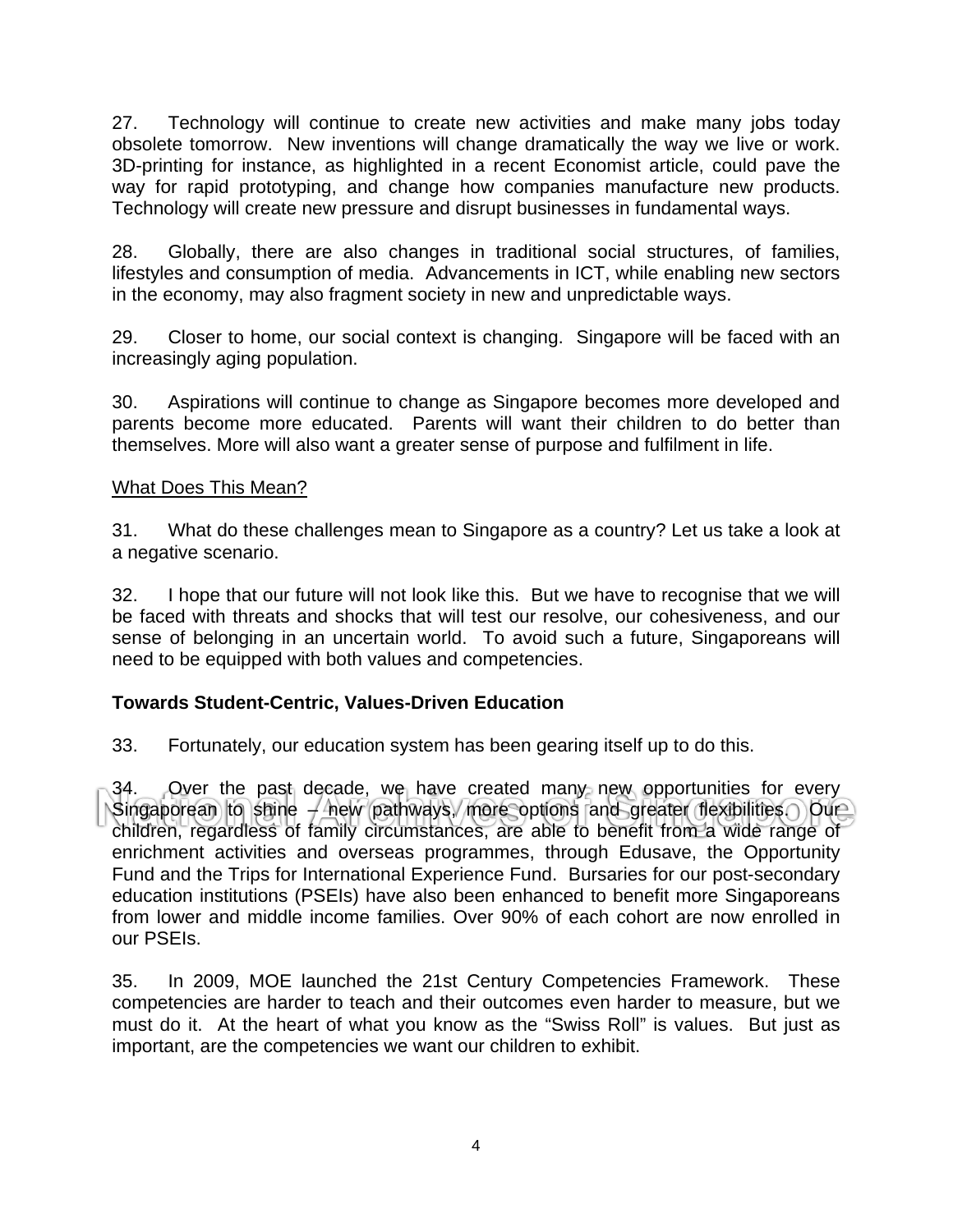36. Many of you have asked for support to be more student-centric, to see to the total development of the person rather than to build up just the academics. You also want to see a more collegial and collaborative environment among schools. And you want to know how we can bring parents and the community with us. Our schools and teachers will need time and space, to engage in the more demanding type of educating – values and  $21<sup>st</sup>$  century competencies.

37. For this Work Plan Seminar, I want to focus on two key emphases for our next stage of development. We want to make our education system even more studentcentric, and sharpen our focus in holistic education – centred on values and character development. We could call this Student-Centric, Values-Driven education. Another way of putting it, value in our learners and learning values.

38. In many areas, we will build on the good work done so far. In others, we want to reshape the conditions for our students and educators to succeed. It is not possible, within this short time, to set out all the specifics we have to do, but I hope to outline the key direction and rationale, and illustrate with some specific changes. I also hope that our educators will continue to discuss this topic and co-create this better system that we want to evolve.

#### Why Values at the Centre?

39. We must put values and character development at the core of our education system.

40. We need personal values to enable each of us to have the confidence and self awareness, and the grit and determination to succeed.

41. We need moral values, such as respect, responsibility, care and appreciation towards others, to guide each of us to be a socially responsible person. In particular, for our multi-racial, multi-cultural society, a sense of shared values and respect allows us to appreciate and celebrate our diversity, so that we stay cohesive and harmonious.

42. We need values of citizenship. As a young nation with a short history of independence, we must have informed, rugged and resilient citizens who can stay united to overcome crisis and adversities which we must expect to happen from time-totime.

43. We must have men and women who are willing to step forward to risk their lives for our nation, like ex-President Nathan in the Laju incident. Strong common values and emotional attachment to our nation enable us to stay successful as one people, one nation.

44. If values provide the philosophical underpinning, character development makes these values come alive. Character development is about developing social emotional competencies, and the habits and inner disposition based on sound values to act in a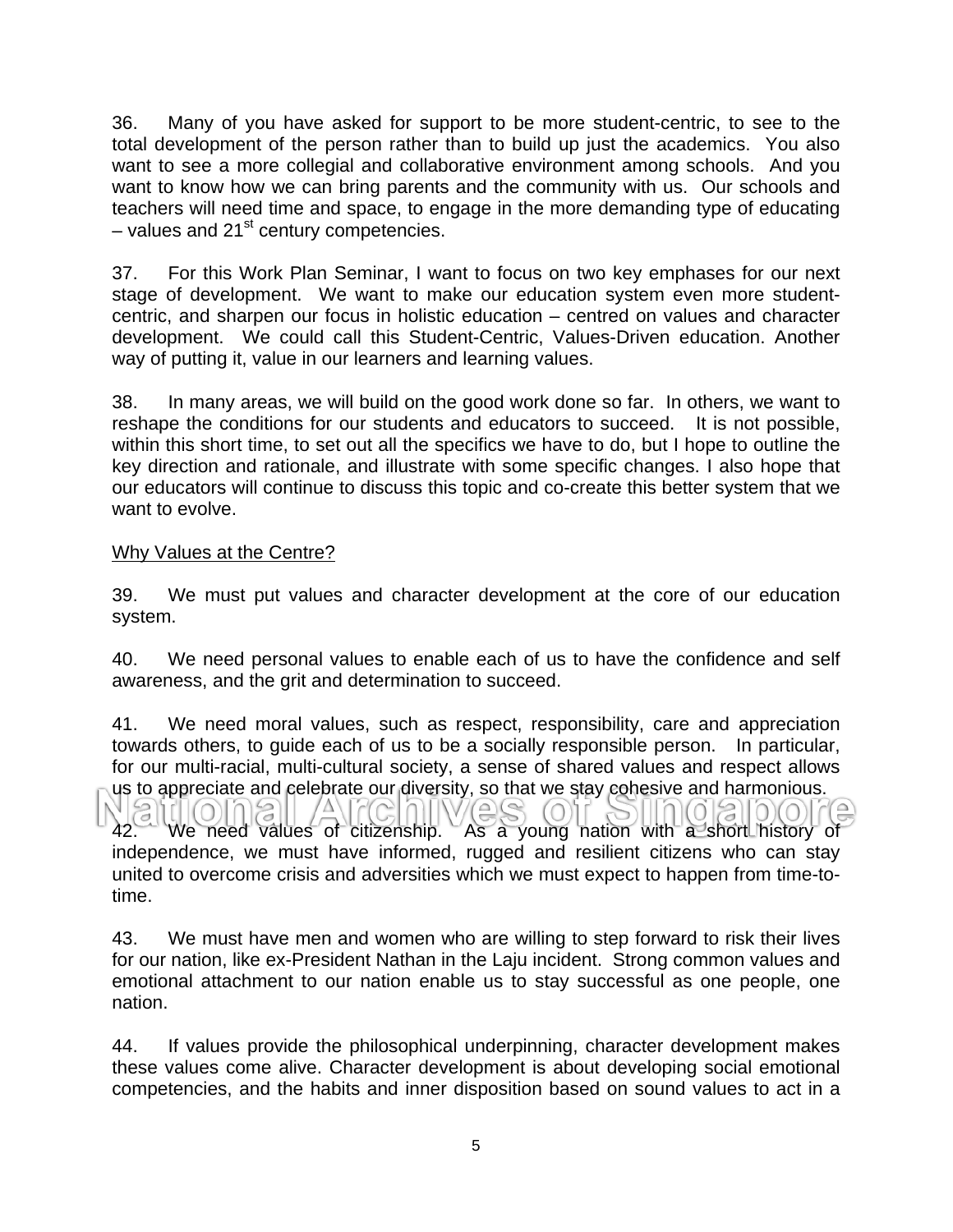consistent way. Personal values such as grit, determination and resilience enable the individual to realise his or her potential, and develop 'performance character'. Moral values enable the individuals to develop 'moral character'.

45. These values are intertwined, and are critical to the success of the individual and the society. Hence, values and character development must form the core of our student-centric, holistic education.

46. Following the riots in Britain this summer, there was much soul searching especially among educators. Anthony Seldon, Master of Wellington College, advocated: '*the fightback needs to come on several fronts. We must unashamedly redesign our schools around building character. Robert Baden-Powell called his scout movement a "character factory"; "every school needs values" and "all schools should make volunteering and community service compulsory for all its students. It is by helping others and giving back to the community that young people learn to become responsible human beings".'* Fortunately for Singapore, our situation is better.

## Why Holistic Education?

47. With values, social emotional competencies and character development at the centre, we can build other competencies – an appreciation of aesthetics, physical agility, and the higher intellectual domains of creativity, communications, information literacy, global awareness and cross-cultural skills.

48. Holistic education, including the teaching of  $21<sup>st</sup>$  Century Competencies, is a critical change we must make to enable our students to be "ready for the future". To illustrate, an interesting development took place in August this year in the global economy. Apple, a digital company based on creativity and innovation, overtook ExxonMobil in company valuation. There can be no more powerful illustration of the increasing importance of creativity and innovation.

49. If we are able to build strong values and the right competencies, we can succeed. I hope that by 2030, Singapore will look more like this.

50. I certainly hope this looks more like our future. So how do we achieve Student-Centric, Values-Driven Education? There are three broad areas we will work on:

- a. Student-centric Education: Enabling All Students to Succeed
- b. School-based, Teacher-led Excellence: Empowering Schools and Educators to Do the Best for Each Student
- c. Working with Parents and the Community: Enhancing Partnerships

Let me speak a bit more about each area.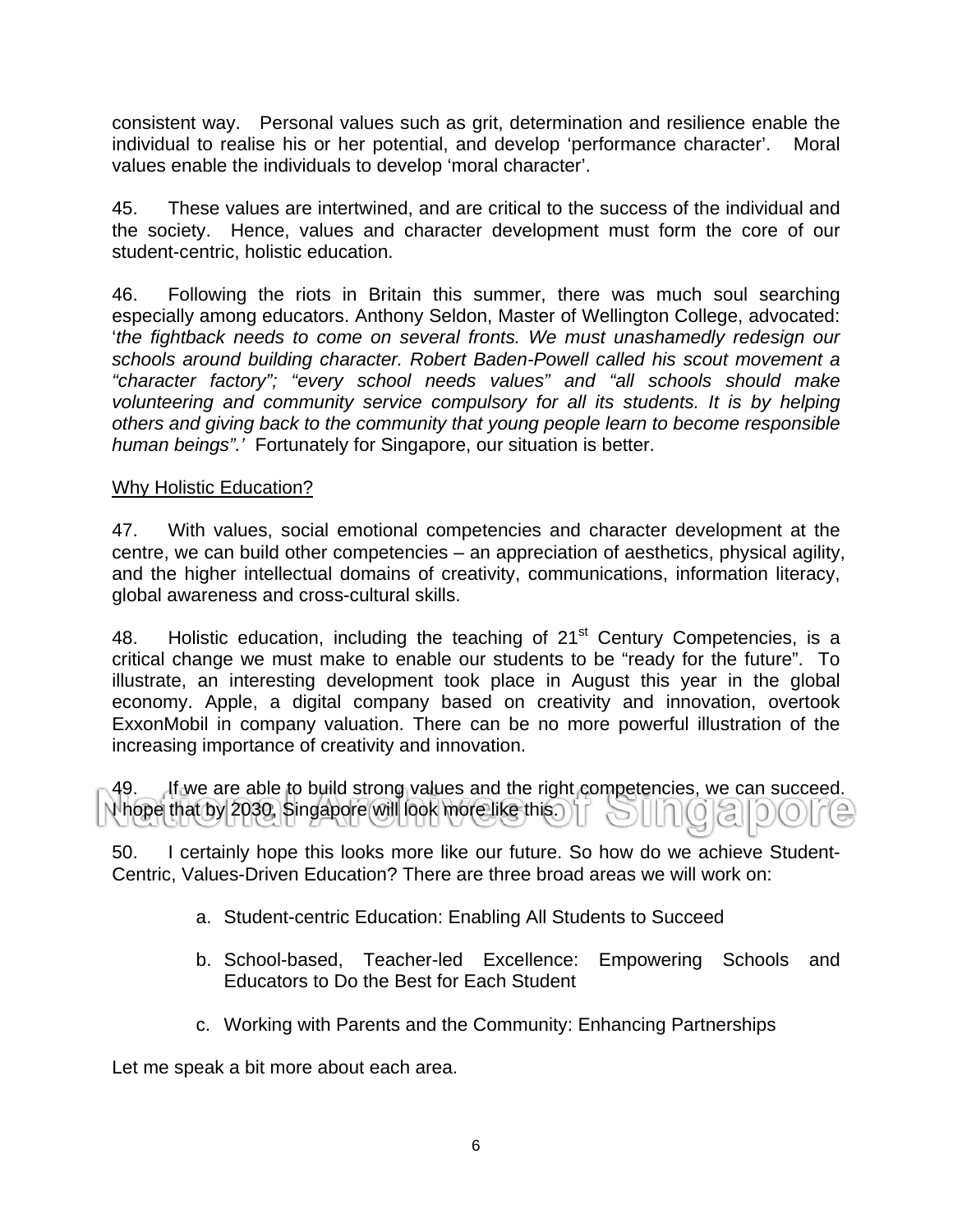# **First Area: Student-centric Education: Enabling All Students to Succeed**

51. The theme of this year's Work Plan Seminar is "Our Children. Our Purpose. Our Future." Our children must remain the focus of all we do in education.

#### How to Instil Values and Develop Character?

52. But how do we instil values and develop character in our students? It is not easy. As another British writer, Estelle Morris noted, "it is easy to agree about the importance of teaching citizenship and values… (but) we've struggled to develop the language to discuss. There are no GCSEs in values or a league table for citizenship".

53. But between academic achievements and values, it must not be "either/or". We should strive to achieve both. For us, we have a strong foundation and we must continue to build on it. But ultimately, this must come from the conviction and wisdom of our educators.

54. So the first thing we need to do is to re-affirm the central place of values and character development in our education system. Our school leaders and teachers must demonstrate commitment to this. For instance, periods set aside for Civics and Moral Education (CME) must not make way for remedial lessons for examinable subjects. We must set clear expectations and school leaders must uphold this.

55. Second, by creating the contexts in our classrooms and in Co-curricular Activities (CCAs), to develop values and character. Every school has its motto and values. Many of our schools have made these values alive, and have developed innovative and whole school approaches in character development. Classroom lessons can raise awareness and knowledge of values but these are not enough. Values are not just taught; they are often caught. It is experiences, especially those that are demanding and challenging, that build character and enable students to develop the feelings for and to act on their values, through real life experiences in various contexts.

56. One important context, outside of the classroom, has been CCAs. CCAs are an integral part of our education, to build character and to provide holistic education. We must reemphasise that the intent of CCAs is not to win medals per se, but to learn the value of excellence, teamwork and discipline; to be gracious in victory and resilient in defeat. To support school leaders, we will work with schools to review the current LEAPS (Leadership, Enrichment, Achievement, Participation, Service) grading framework, to give due recognition to key learning outcomes, and to re-balance the recognition from achievement to holistic and balanced participation. We should also increase our capacity to enable students to participate in recreational sports and other activities.

57. Third, we will enhance our national framework. Nationally, we have had Civics and Moral Education that built on the earlier 'Good Citizen' series. In our 21st Century Competencies framework, the R<sup>3</sup>ICH values of Respect, Resilience, Responsibility,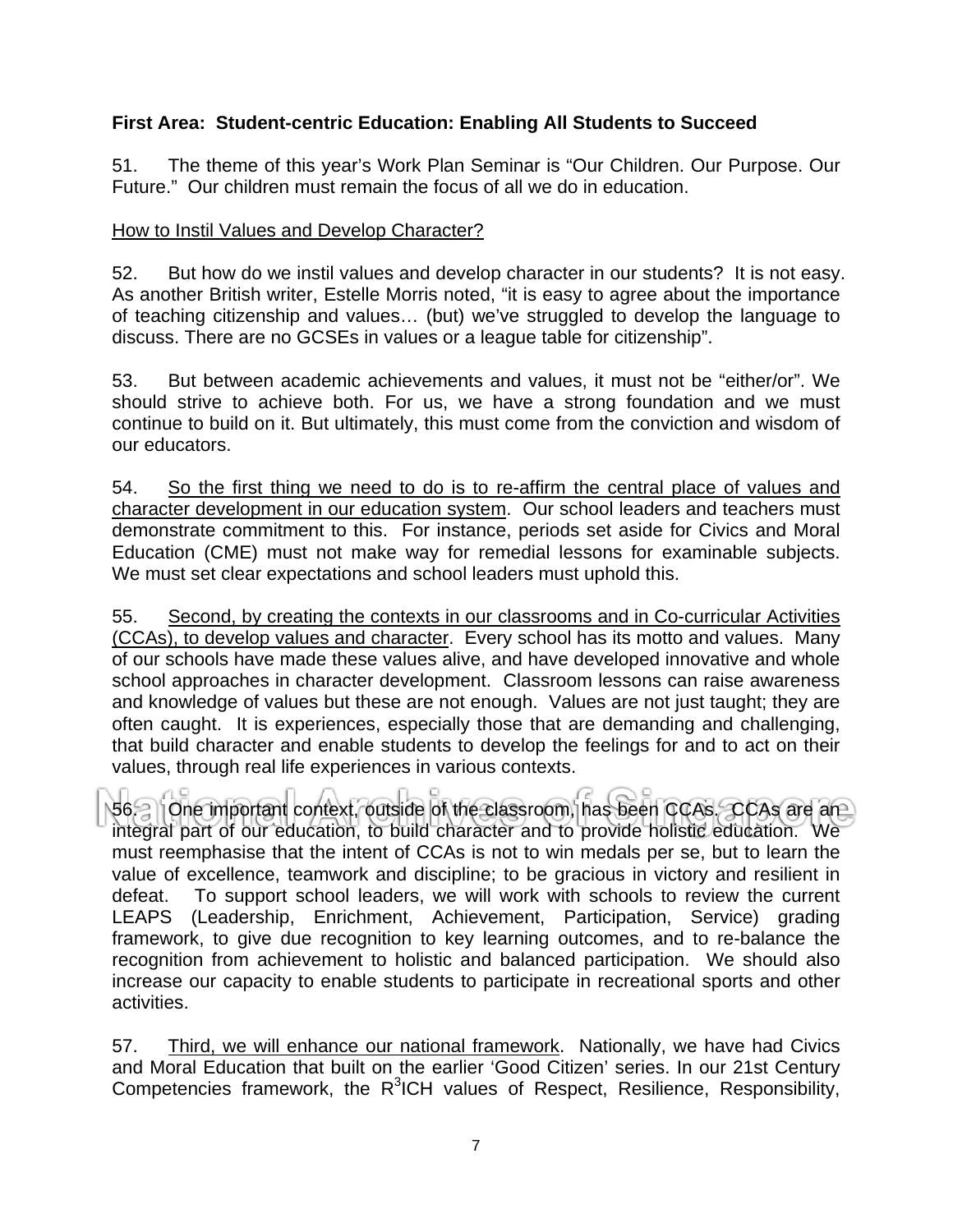Integrity, Care and Harmony form the core. These are not MOE values per se, but are our shared national values. With this as the core, educators and parents can build on it to introduce others such as courage, loyalty and humility, to create distinctive ethos for their schools.

58. MOE has brought together the various initiatives in National Education (NE), Co-Curricular Activities, Civic and Moral Education under a Character and Citizenship Education (CCE) framework. Come next year, MOE will have a new CCE Branch.

59. MOE will also work with schools to co-create a new and coherent CCE curriculum, comprising a core national curriculum complemented by school-initiated programmes. MOE will develop a CCE toolkit for schools to co-create programmes that best meet the needs of their students. Schools can explore how to better infuse values education in the Mother Tongue Languages and literature lessons, and to make NE come alive. NE will remain a cornerstone of the CCE curriculum because our children must know Singapore's vulnerabilities and constraints as well as what makes Singapore tick. I am confident that school leaders will devote sufficient time to CCE, and to create authentic learning experiences for our students.

60. In short, we must make values and character development systematic and pervasive.

61. Parents, especially those with primary school children, will have noticed a change in the "report books" that their children bring home. Unlike the focus on "black and red marks" of yore, these reports – which we term as (a) Holistic Development Profiles (HDP) – now provide richer and more qualitative feedback on their children's development. This is being rolled out in primary school and will be helpful for parents to better understand their own child and work with schools to chart their child's learning journeys.

62. The components that make up student-centric, holistic education reinforce each other in complex, multi-faceted ways. But at its core, it recognises that students differ – in their strengths and abilities, in their styles of learning, and in their interests and aspirations.

63. As many of you have shared with me, for some students, we need the extra effort to work with their parents to motivate them. For others, we have to encourage them to not be too demanding on themselves. Some are exceptionally gifted in particular areas – whether it is in the mathematics or sciences or humanities, or in the arts, music or sports. Some learn best in academic settings, others through hands-on experiences. Some have special needs in our mainstream schools, as when they have dyslexia or ADHD (attention deficit hyperactivity disorder), some have to be in special schools that cater to their needs better. Some students blossom early, others are late developers.

64. But every student has one or more areas of specific comparative strengths and interests. These are peaks within the individual that can be developed. Many of you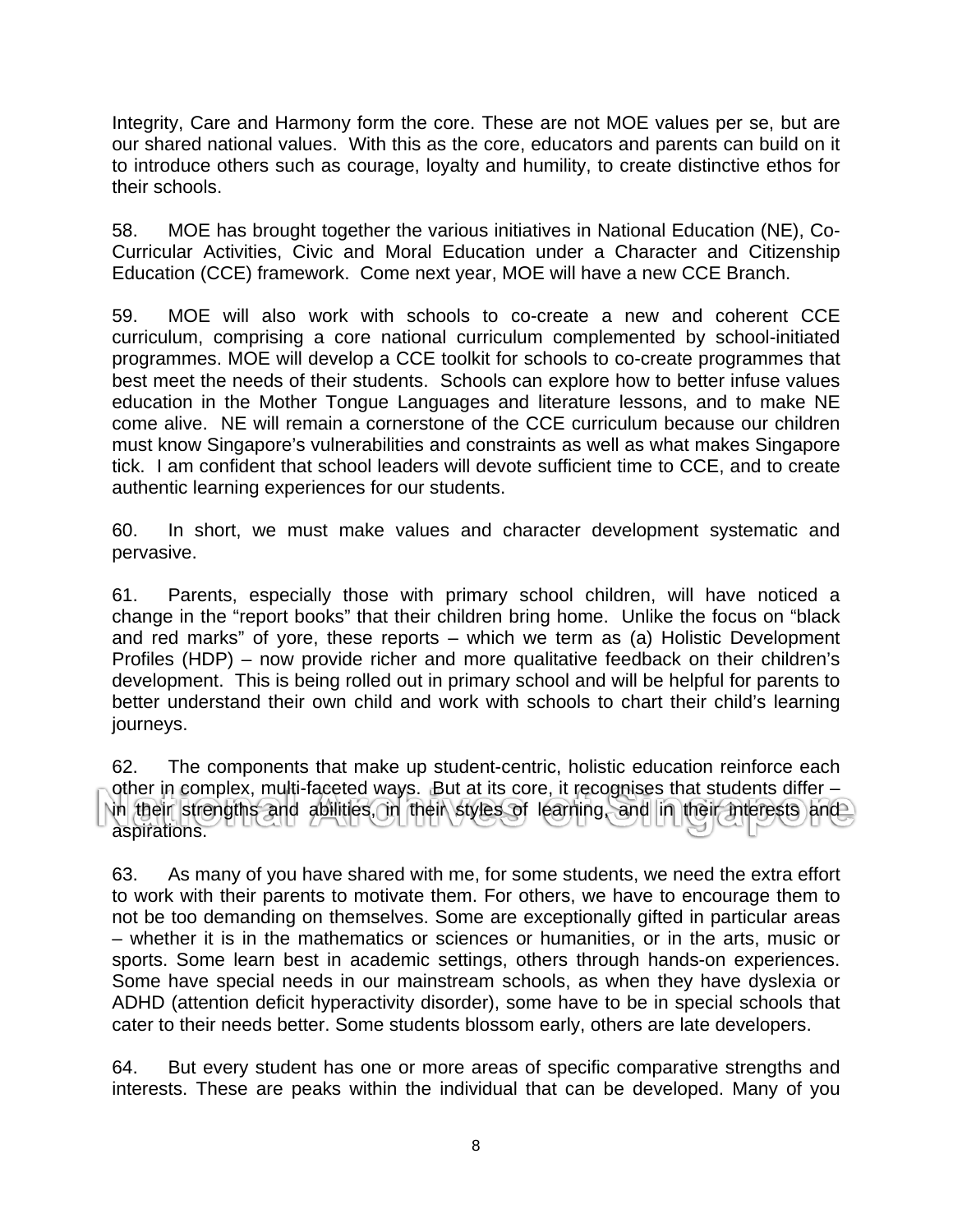have shared with me your joy as educators, when you succeed in finding the spark and connecting with the student. We rejoice each time our students succeed, whether it is in achieving excellence on the world stage, be it in debates or in the Olympiads; or in overcoming adverse circumstances and finding success, like Lee Chuan Jie and Teo Zi Wei. Both were recipients of the Lee Hsien Loong Award for Special Achievement – given to one outstanding student each from Northight School and Assumption Pathway School.

65. Our education system has recognised diverse and complex needs, and evolved multiple pathways for success. Hence, the next crucial step in our education journey is to promote student-centric education not just at the system level, but to empower our schools and teachers to deliver this.

66. This can be done – many schools have been customising their programmes to meet the needs of their students. For example, at Northbrooks Secondary, the SOAR (Special Pull-Out and Academic Recovery) programme reaches out to at-risk students who have learning difficulties. Through authentic learning experiences such as motorcycle repair, these students gain greater motivation and confidence. They also acquire desirable values and relevant skills.

## **2nd Area: School-based, Teacher-led Excellence: Empowering Schools and Enabling Educators**

67. Let me touch on the second area of empowering schools and enabling educators.

68. Schools are the centre of action in our education system. We achieve the right outcome when our schools do it right. We must therefore empower our schools and enable our teachers.

69. As a system, we should not have "neighbourhood schools" almost as an apology. Instead, we must strive to ensure that all schools – in every neighbourhood – are good schools.

ives of Singa What is a Good School?

70. But what is a good school? A good school is not one which produces straight As or top honours per se; a good school is not merely 'good' relative to others. Rather, it is one that caters to the needs of its students well. Given the diversity of students, there cannot be a single ruler to measure success.

71. A good school needs to know who their students are at the point of entry, studies their needs and strengths; states what it would like them to become when they leave the school; then exercise diligence and imagination to get there. A good school creates a positive experience for each student – allowing him to acquire the basics, but more importantly, making him a confident and lifelong learner. It provides a supportive and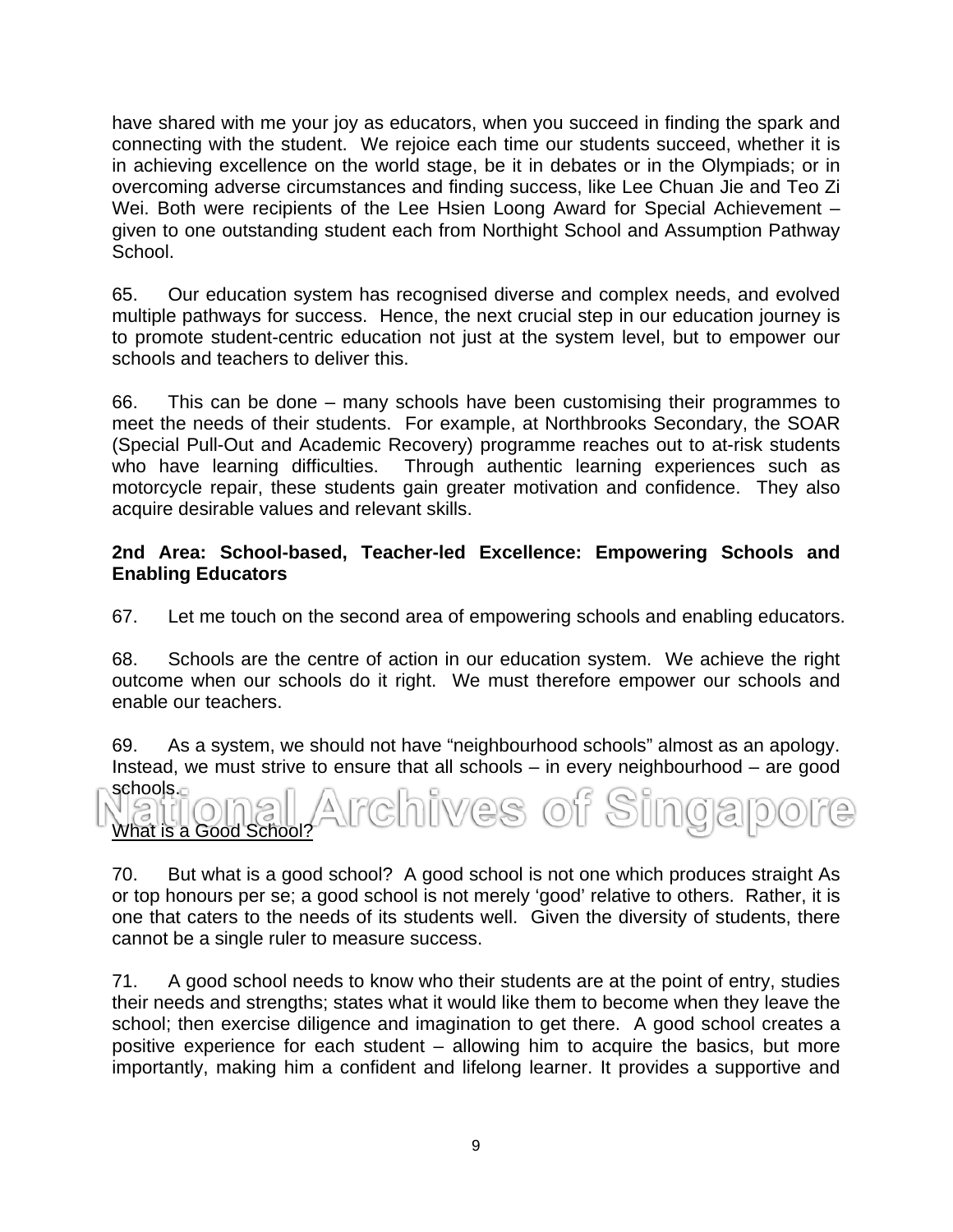appreciative environment for teachers to experience the joy in impacting lives. A good school is student-centric and allows teachers to do their best for every child.

72. Most of our schools take in students with diverse profiles and needs. For some students, the goals may look deceptively simple – to ensure regular attendance, good discipline, application of effort, handing-in of homework on time. But it is these seemingly simple things that teach the students the value of hard work, the joy of seeing small successes and the importance of setting a goal to work towards.

73. For some, it may be to create opportunities they would otherwise not enjoy, like a speech and drama programme, or music lessons.

• I recently met several students at Naval Base Secondary School, whose eyes sparkled when they explained how their art works were inspired by their trip to art museums abroad.

In Griffiths Primary School, the 54-member cub scouts learned to serve others through job week and donation drives. They also learned the importance of teamwork through difficult tasks during field trips and learning journeys, under the leadership of their passionate teacher, Mr Zaidy.

Students in the dance programme in Assumption English School not only honed their dancing skills but also developed leadership abilities. Many of them want to pursue their passion in dance after graduation.

## How do we Empower Schools and Enable Educators?

74. How do we empower our schools to deliver values-driven, student-centric education? For a start, we will look at four areas, to align the way we measure, recognise and support our schools and teachers.

75. First, we will change the way we recognise a good school, by simplifying and aligning the School Excellence Model and the Masterplan of Awards.

76. The School Excellence Model (SEM), introduced in 1998 together with the Masterplan of Awards (MoA) was intended to instil the culture, capacity and motivation in all schools to strive for continuous improvement. This replaced the earlier school inspectorate system.

77. The key innovation is to let schools take ownership of outcomes and to use a combination of benchmarking and competition among schools to drive excellence. And we have succeeded in the original intent of raising standards – over the past decade, there has been significant improvement in standards across the board. Schools have been able to identify and share best practices with one another.

78. The SEM is comprehensive, but is deemed to have generated much administrative work for the schools. Building on the streamlining in 2009, we will streamline further to reduce the work needed by up to a third. The School Appraisal Branch (SAB) will brief you on the details and I commend the SAB for this work.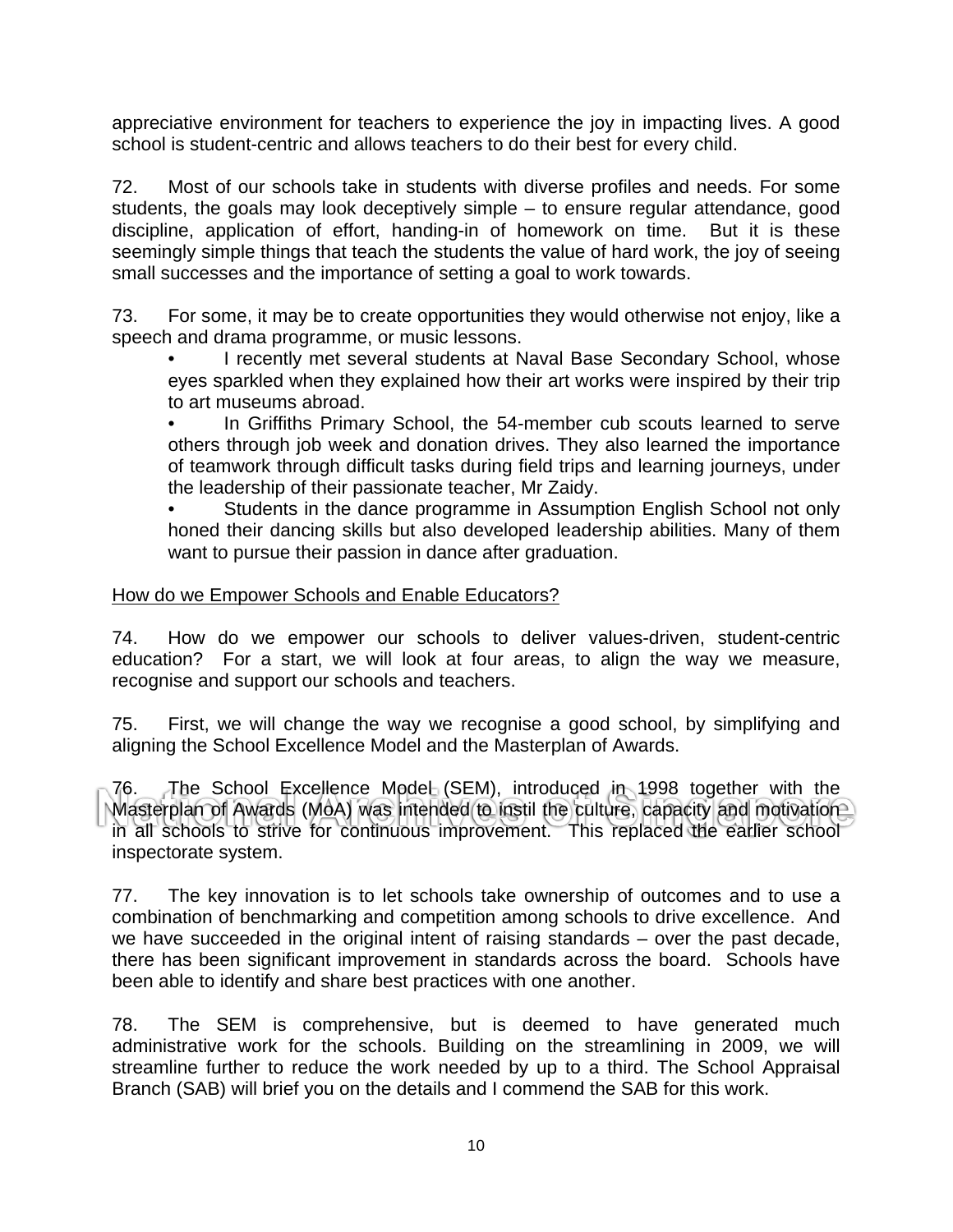79. The MoA has also been helpful in providing a structured way for schools to do better. Indeed, over the years it has built up a culture of excellence and innovation across our schools. Later this morning, many schools will be receiving various awards under the MoA and I congratulate our schools for your well-deserved achievements.

80. We must now build on this culture of excellence, to better support our schools to achieve holistic outcomes. We will review the MoA with the intention of better supporting our schools to be student-centric, to innovate and to achieve holistic student outcomes. The new recognition structure will focus on recognising good practices that lead to desired outcomes of education. By making the structure 'flatter' and less hierarchical, schools will have greater flexibility to innovate and meet the needs of their students better in the next lap of excellence. I will also like to encourage schools to form more collaborative partnerships to pursue excellence as a team, so that more schools, if not all schools, can achieve excellence.

81. Arising from feedback and our own analysis, we have four ideas on what changes we should be making to the MoA:

• First, re-look at how we position the pinnacle awards. Today, we have both the School Distinction Award and the School Excellence Award. Is there scope to rationalise these awards?

Second, to remove the Sustained Achievement Awards (SAA). While achievements in the different domains, be it academic value added or CCAs will continue to be recognised, the removal of the SAA will free up resources to allow schools to pursue achievements over a broader range of activities, in line with student-centric, holistic education.

Third, to continue to encourage schools to focus on the right outcomes using sound processes, we need to recognise schools with good practices and best practices in areas of importance in schools, like holistic student development and professional development for our educators.

• Fourth, award assessment will be conducted during the SEM external validation – which means schools no longer have to apply for awards. This will reduce the workload of school and teachers in applying for awards.

82. To allow schools to adapt to the new recognition structure, the current recognition system will continue in its current form till 2013. MOE will continue its dialogue with schools before finalising the details of the changes.

83. I believe that these changes will allow schools to take greater ownership, and give schools the flexibility to meet the needs of their students. Let me share one example. In 2006, Northlight School (NLS) decided to adopt the SEM because it found many features useful even though it could choose other quality assurance frameworks. The first batch of teachers joined NLS in 2006, and will reach full secondment in 2012. In Jun 2010, even though the school was not due for external validation, the teachers took the initiative to request for MOE SAB to conduct an external validation (EV) for NLS! The teachers felt that it would be their gift to the school.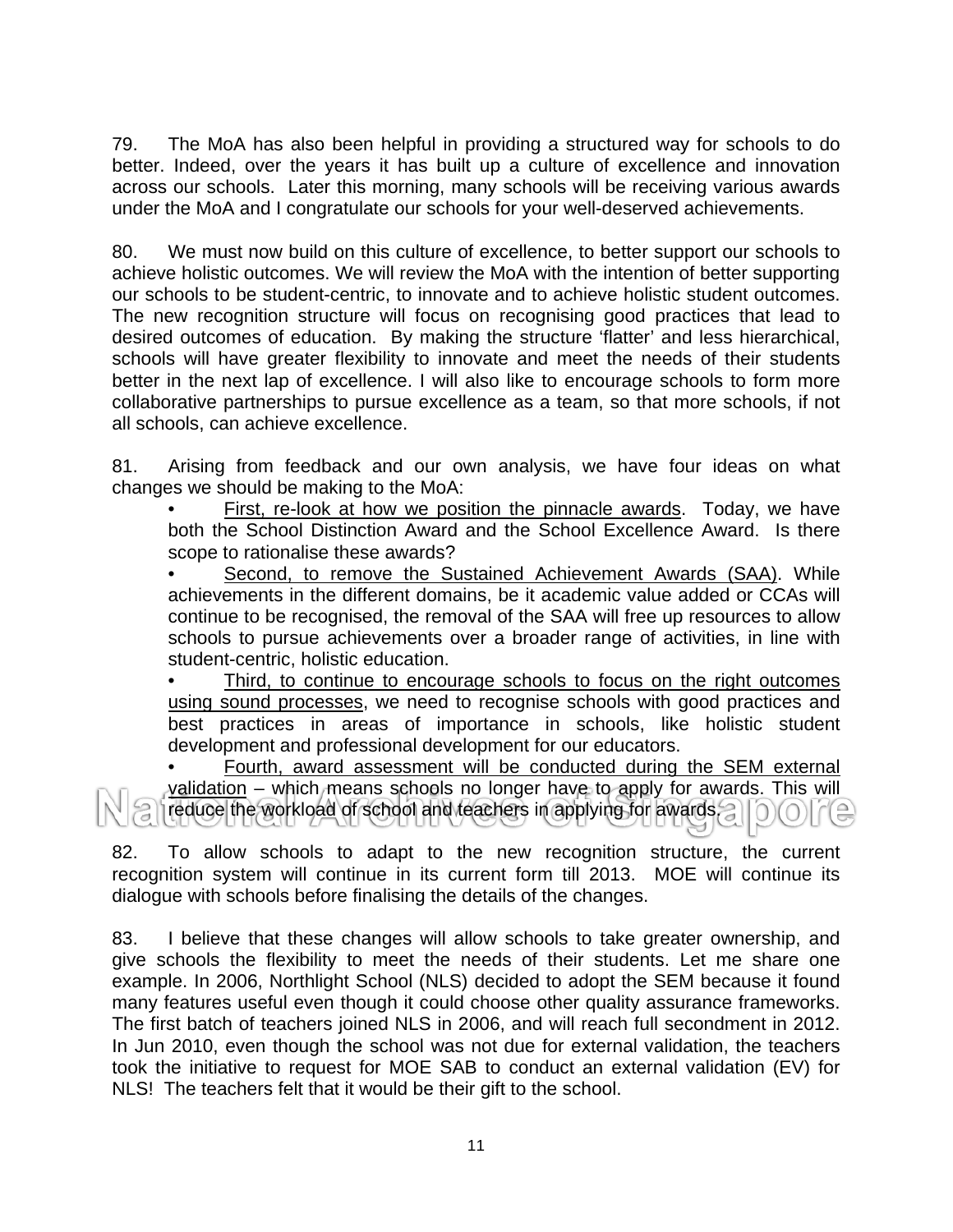84. Their motivation was not to obtain a high SEM score, but to bring the school forward together, codifying their best practices and identifying areas for further development. I am impressed by the spirit of NLS' teachers, and their spirit towards the EV process. This is indeed the right way to use the SEM, as the basic tool to drive the journey to excellence in all our schools.

85. The second change is to make schools themselves models of 21st Century Competencies in creativity, innovation and collaboration. I envisage networks of schools as centres of innovation in delivering student-centric education.

86. I am encouraged that schools are already coming together to find solutions to common issues, especially at the cluster and zonal level.

In 2008, St Hilda's Secondary, Temasek Secondary and Xinmin Secondary, who had similar student profiles, saw a common challenge in imparting thinking skills. They came together and implemented a thinking skills curriculum over a larger student base. Today, all three schools have continued with the programme and are now looking at further collaboration and sharing. We want to encourage more of such efforts.

87. Besides the advantage of pooling resources, the value of having different schools coming together to develop solutions to common problems, is that the solution is likely to be more robust and more likely to be applicable in different school environments.

88. Going forward, MOE will identify areas of focus and encourage schools to collectively innovate to address these challenges and to diffuse innovation across the system. For such collaborative innovations, we will provide funding as well as training and consultancy for schools. More details will be made known in due course.

89. Third, we will continue to strongly support our teachers in their journey of professional-led excellence. Teachers are at the forefront of student-centric education. We cannot teach our children values and 21st Century Competencies without our own teachers believing in them and being role models. I am also very happy to note that the teaching profession has, in the past year, come together to define its own vision (Lead, Care, Inspire), and the Teachers' Creed. I commend DGE Ho Peng for her leadership.

90. Many of our teachers have exemplified the spirit of lifelong learning and embarked on various paths in deepening professional capabilities. At a recent dialogue with some Master Teachers, I met two such teachers – Mdm Fadilah Bte Isnin, and Mdm Ng Tai Cheen who are Malay and Chinese Language teachers respectively, both pursing their PhDs. They were motivated by their passion to go deeper in their respective areas and continuously improve themselves. This is highly commendable.

91. Other teachers are deepening professional capabilities through sharing and reflection, in our newly launched Academy of Singapore Teachers, ELIS (English Language Institute of Singapore), PESTA (Physical Education and Sport Teacher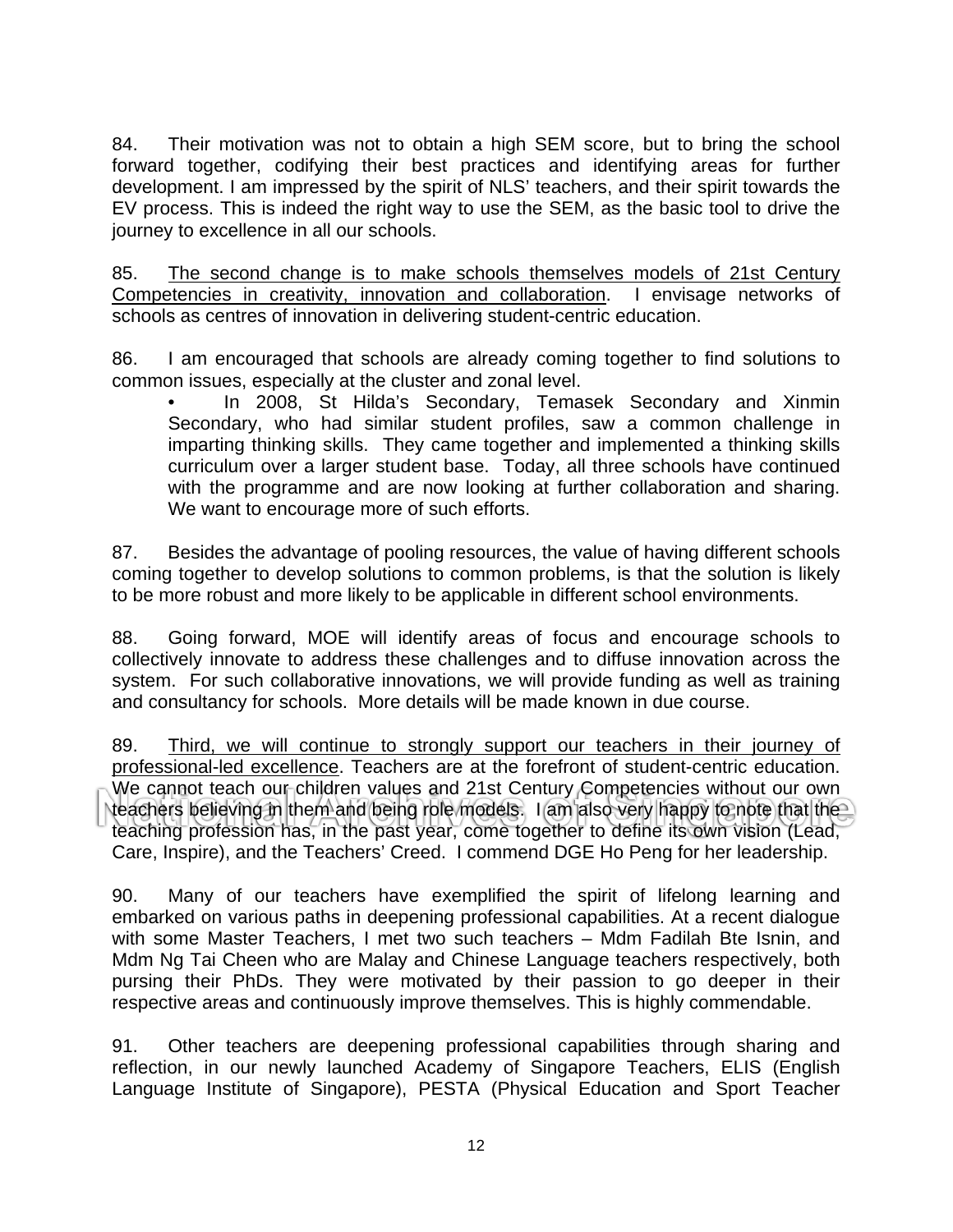Academy) and STaR (the Singapore Teachers' Academy for the Arts). Many schools have also set up Professional Learning Communities (PLCs) so that teachers can learn from each other. NIE too conducts preparatory courses for our pre-service educators and milestone courses for our in-service educators.

92. Our teachers are working hard, and need to continually hone the craft of pedagogy – asking the right questions in class, practising differentiated teaching and setting appropriate assessment. To make time for our teachers to understand each student and to develop new competencies in our teachers, we must cut out activities that are not core to delivering student-centric education. School leaders have mentioned to me that events in schools have become more elaborate, and committees have proliferated with each new initiative. I support school leaders in their efforts to review these.

93. Our success has come about through the good work of our teachers, but they have been ably assisted by our Allied Educators (AEDs) and Executive and Administrative Staff (EAS). AEDs are relatively new additions to our system, but play crucial roles in supporting the learning of our students. EAS help to make policies, plan and develop infrastructure, recruit and develop talents and make resources available to our schools. I commend the work of our AEDs and EAS.

94. Fourth, to support schools, MOE HQ will look at the structure and profile of the School Team. Teachers need time with their students so that they better understand each child and can give them good feedback and educational guidance. Schools need support to better partner parents and the community. More leadership capacity and depth of expertise will be required for schools to undertake the complex task of customising their programmes for their students. This will not be a simple or straightforward task of adding more teachers or administrative staff. We will study these areas carefully and explore possible approaches. I expect we will prototype some of these changes in selected schools within the next year.

**3rd Area: Working with Parents and the Community: Enhancing Partnerships** 

 $\triangle$ / A \  $(O)$ 12)  $O(O)$ 95. Let me move on to the third area of working with parents and the community.

96. Parents play a critical role in the education of our children. To succeed, we must partner with parents and the community. We will need community support to allow students to take part in meaningful activities and to learn useful life-skills.

97. Such a partnership is even more important as we focus on values and holistic education, because these objectives cannot be achieved by schools alone. Many teachable moments occur in activities outside the classroom environment; outside schools. And values need to be augmented and reinforced by the community and parents. As Mr. Winston Hodge, the Principal of ACS (I) pointed out recently, a child will need to move beyond moral literacy (knowing right from wrong) to developing a moral identity (having the courage and commitment to act on it). For this to happen,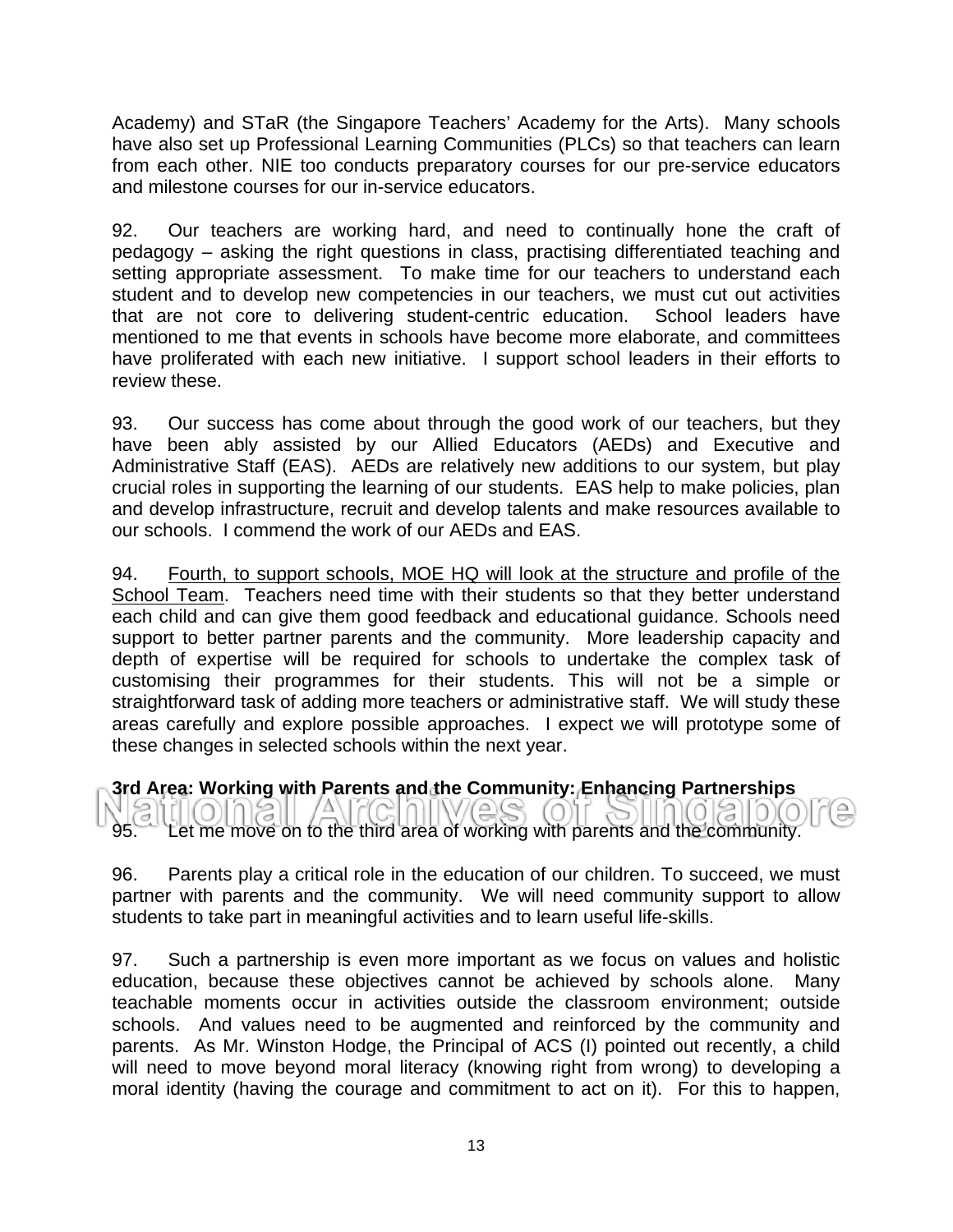parents together with teachers play an instrumental role in being moral mentors to our young.

98. I am heartened to see many parents coming forward to help. Many of them play a role in parent support groups, or are members of schools SMCs (School Management Committees) or SACs (School Advisory Committees). I thank all of them for their strong support.

99. I encourage schools too to reach out to parents. MOE has been rolling out many initiatives to improve our education system. It is important that we reach out to parents so that they understand these changes and work together with us.

100. Some teachers have told me about demanding parents who make unreasonable demands. It is understandable that parents want the best for their child. Reaching out to parents will not always be easy, but our schools should see this as an investment to create a long term, collaborative partnership. We also need to establish a good understanding of the rules of engagement between schools and parents.

101. The basis of a strong partnership must be mutual respect and a shared understanding that all of us want to educate our children well, not just to give in to what he wants at all times, but to fit him out for life as a member of the community with needs and also responsibilities.

102. As Minister, I give my full support to our school leaders and teachers who do the right things.

103. In 1998, COMPASS was set up in recognition of school-parent-community partnership. Going forward, MOE and COMPASS will reach out to more stakeholders. In the coming months, we will continue to engage the public on the broad directions our system must take and why.

#### **Examinations and Stress**

WAS 104. Let me now turn to an issue on the minds of many parents and teachers – the issue of examinations and stress. This is a complex issue, not amenable to quick fixes.

105. Examinations do provide an objective benchmark to gauge a student's performance. Research studies have also demonstrated that testing is not merely a passive mechanism for measuring knowledge, but actually helps students to learn.

106. That said, many people are concerned with excessive competition, stress and academic overload. I agree we need to strike a good balance – like a violin string – with sufficient tension to make music, but not too loose or too tight.

107. One source of worry is competition for places at university. While we will not be able, nor should we attempt, to create university places for 100% of our students, we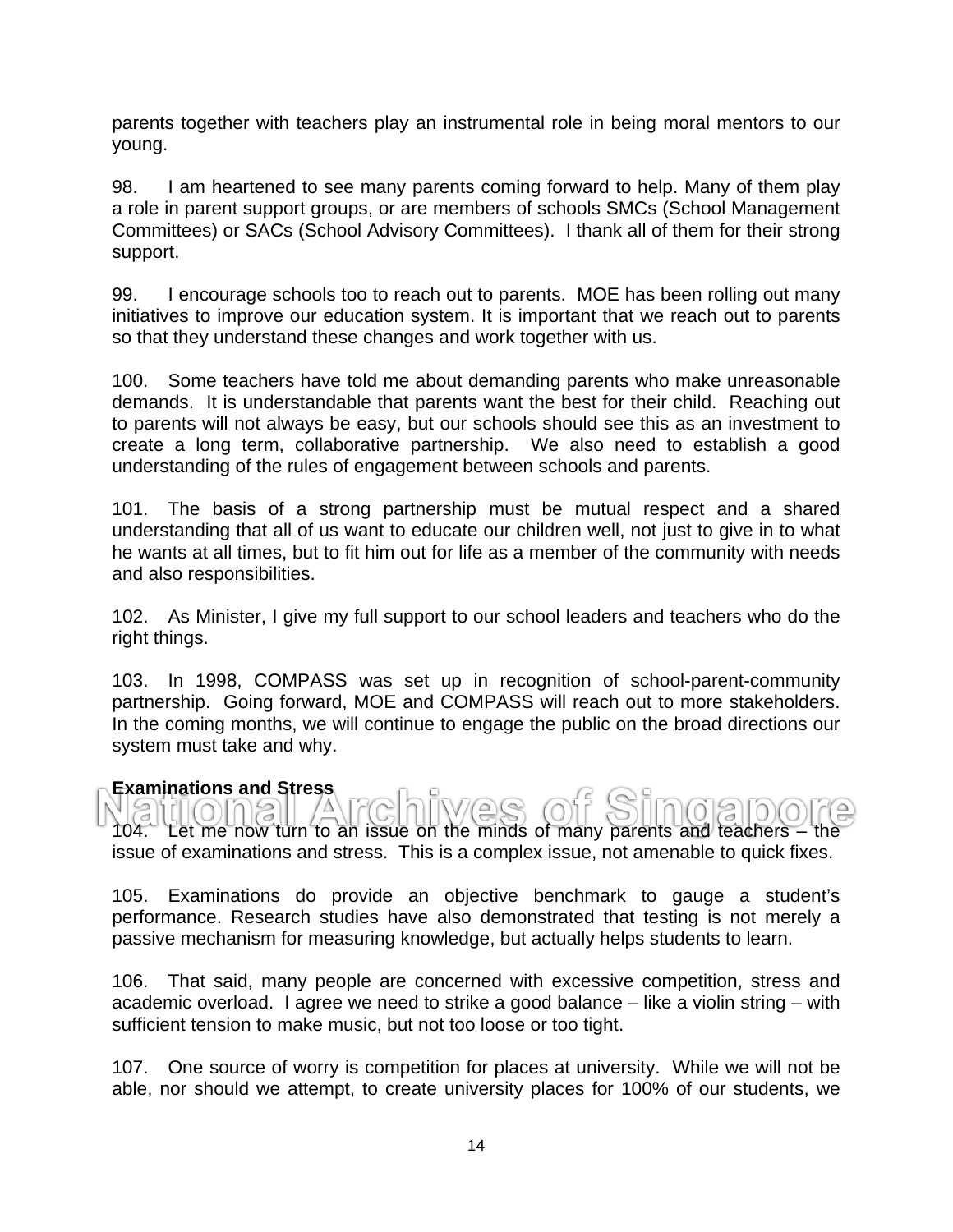are reviewing how we can better cater to the aspirations and talents of Singaporeans. MOS Lawrence Wong and his Committee to Review University Education Pathways beyond 2015 will take several months to study this carefully.

108. In July, I visited a few systems similar to Singapore – high-performing, but high stress as well. These systems have tried various ways to reduce stress but not always successfully. We should study their experiences thoughtfully, to glean useful lessons for ourselves.

109. We should also look at our own innovations for inspiration. For example, we have implemented subject-based banding in primary schools for two cohorts of students. We should see how the benefits from this can be applied in other parts of the system.

110. In the meantime, there is something all schools should do. All schools should establish a policy on homework, and uphold it. In line with our emphasis on studentcentric education, every school should study the needs of its students and define how much homework students should be assigned at the different levels. In this way, the school, its students and their parents will have clearer expectations on this issue.

# **Conclusion**

111. Allow me to conclude, it has been an exhilarating journey, getting here. We have gone through difficult times together, as a nation, and as an education system.

112. When I opened the MOE Heritage Centre 3 weeks ago, I was struck by the tenacity and resourcefulness of the pioneers. We had so little in the early days of nationhood and yet our educators soldiered on, improvising as they went along. They nurtured a whole generation of Singaporeans who built the progress we see around us.

113. Our education system has come a long way. In each phase, we have taken our challenges and opportunities in our strides and reshaped our education system. I believe we are approaching the cusp of another such journey. The groundwork has been laid, and we know where we want to go.

114. We need to bring up a younger generation of Singaporeans who are firmly anchored in values, caring towards family and fellow Singaporeans, and deeply rooted in our nation. Our education system must create opportunities for all so that each child can fulfil his or her potential. It must also nurture Singapore citizens of good character, so that everyone has the moral resolve to withstand an uncertain future, but also a strong sense of responsibility to contribute to the success of Singapore and the wellbeing of fellow Singaporeans. We must be able to face difficulties and seize opportunities together as one people. This is the only way to "future proof" Singapore and Singaporeans.